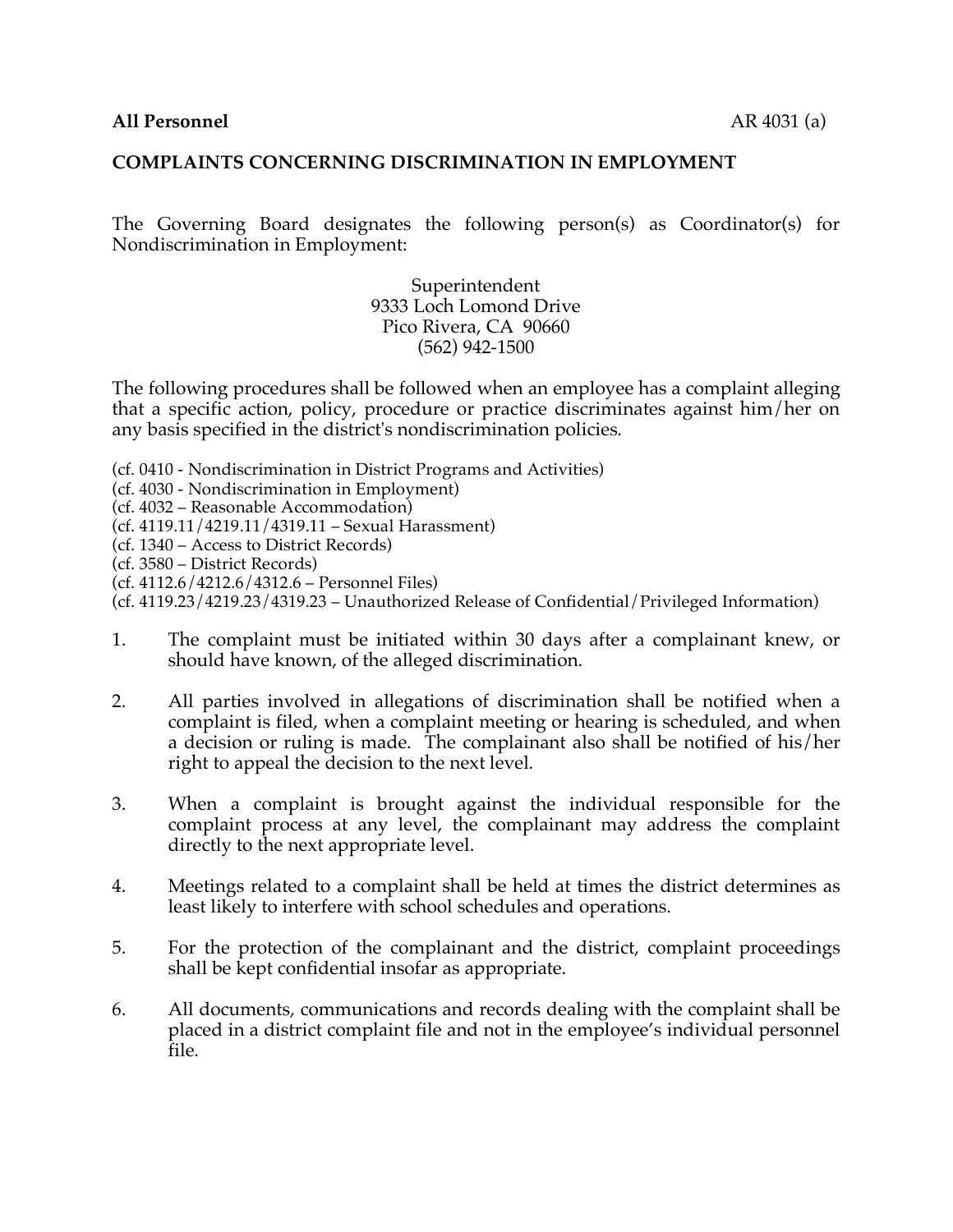## **COMPLAINTS CONCERNING DISCRIMINATION IN EMPLOYMENT** (continued)

- 7. No retaliation shall be taken in any form for the filing of a complaint, the reporting of instances of discrimination, or for participation in the complaint procedures. Such participation shall not in any way affect the status or work assignments of the complainant.
- 8. Time limits specified in these procedures may be revised only by written mutual agreement of all parties involved. If the district fails to respond within a specified or adjusted time limit, a complainant may proceed to the next level. If a complainant fails to take the complaint to the next step within the prescribed time, the complaint shall be considered settled at the preceding step.

### **Level I**

The complainant shall first meet informally with the principal of the school where the allegedly discriminatory act occurred. A complaint regarding discrimination away from a school site should be discussed informally with an administrator selected by the Superintendent. If the complainant's concerns are not clear or cannot be resolved through informal discussion, the principal or other administrator shall prepare, within ten working days, a written summary of his/her meeting(s) with the complainant. This report shall be available if requested by the nondiscrimination coordinator.

### **Level II**

If a complaint cannot be satisfactorily resolved at Level I, the complainant may submit a formal written complaint to the district nondiscrimination coordinator within ten days of his/her attempt to resolve the complaint informally. The written complaint shall include the following:

- 1. The complainant's signature or that of his/her representative.
- 2. The complainant's name, address and telephone number.
- 3. The name and address of the district staff member who committed the alleged violation.
- 4. A description of the allegedly discriminatory act(s) or omission(s).
- 5. The discriminatory basis alleged.
- 6. A specific description of the time, place, nature, participants in and witnesses to the alleged violation.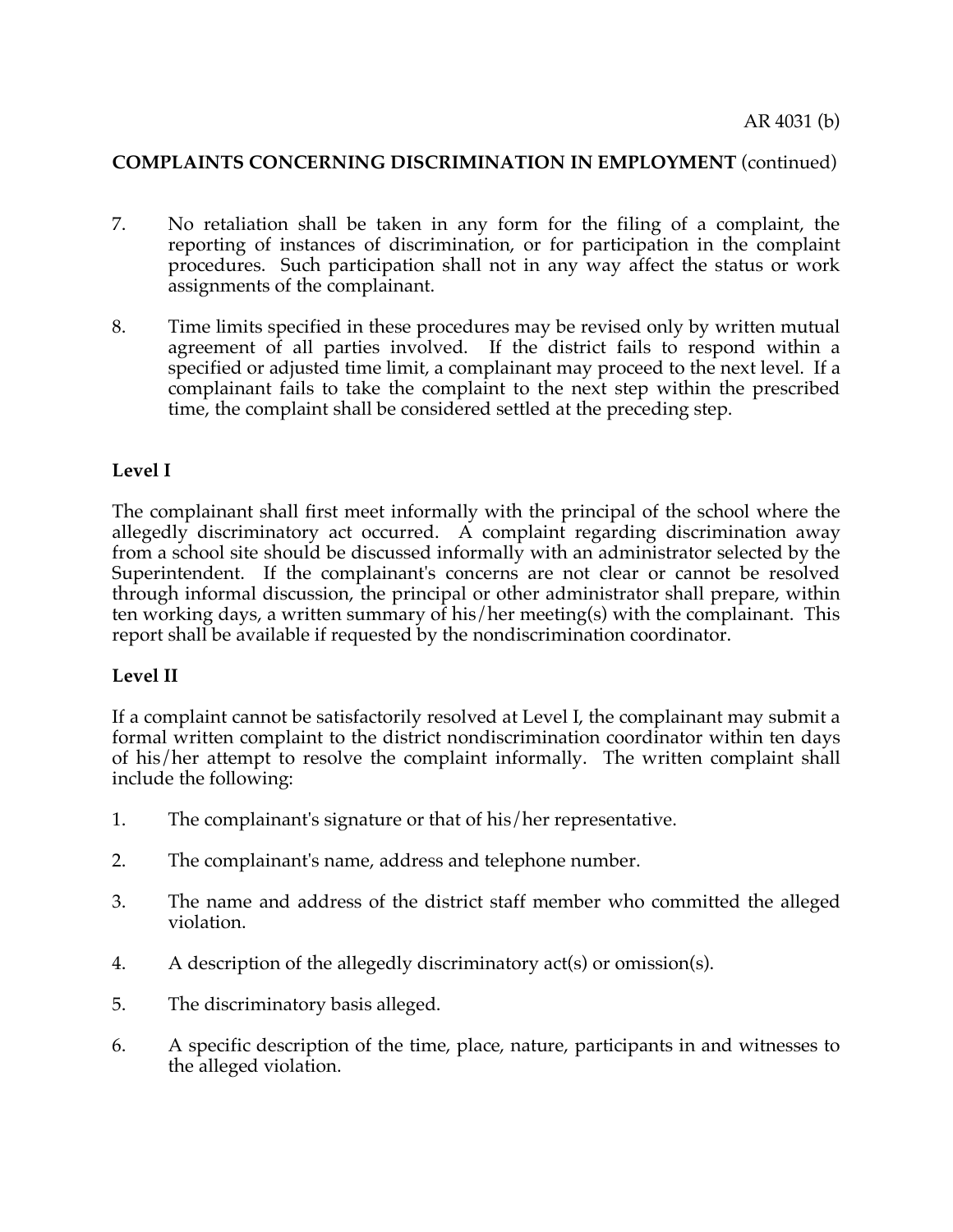# **COMPLAINTS CONCERNING DISCRIMINATION IN EMPLOYMENT** (continued)

7. Other pertinent information, which may assist in investigating and resolving the complaint.

The nondiscrimination coordinator shall assign a staff member to assist the complainant with this writing if such help is needed. The coordinator shall respond to the complainant in writing within ten working days.

The coordinator shall conduct any investigation necessary to respond to the complaint, including discussion with the complainant, person(s) involved, appropriate staff members and students, and review of the Level I report and all other relevant documents. If a response from third parties is necessary, the coordinator may designate up to ten additional working days for investigation of the complaint.

## **Level III**

If the complaint cannot be resolved at Level II, the complainant may present the complaint to the Superintendent or designee within ten days. The Superintendent or designee shall review the Level II investigation file, including the written complaint and all responses from district staff. The Superintendent or designee shall respond to the complainant in writing within ten working days.

If the Superintendent or designee finds it necessary to conduct further investigation, he/she may designate up to ten additional working days for such investigation and shall respond to the complainant in writing within ten days of completing the investigation.

## **Level IV**

If the matter is not resolved at Level III, the complainant may file a written appeal to the Governing Board within ten working days after receiving the Level III response. The Superintendent or designee shall provide the Board with all information presented at previous levels.

The Board shall grant the hearing request for the next regular Board meeting for which it can be placed on the agenda. Any complaint against a district employee shall be conducted in closed session as a personnel matter. The Board shall render its decision within ten working days.

(cf. 1312.1 - Complaints Concerning School Personnel) (cf. 9321 – Closed Session Purposes and Agendas)

The Board may appoint a hearing panel to review the complaint and previous decisions and make recommendations to the Board. The panel shall hear the appeal and render its decision within ten working days.